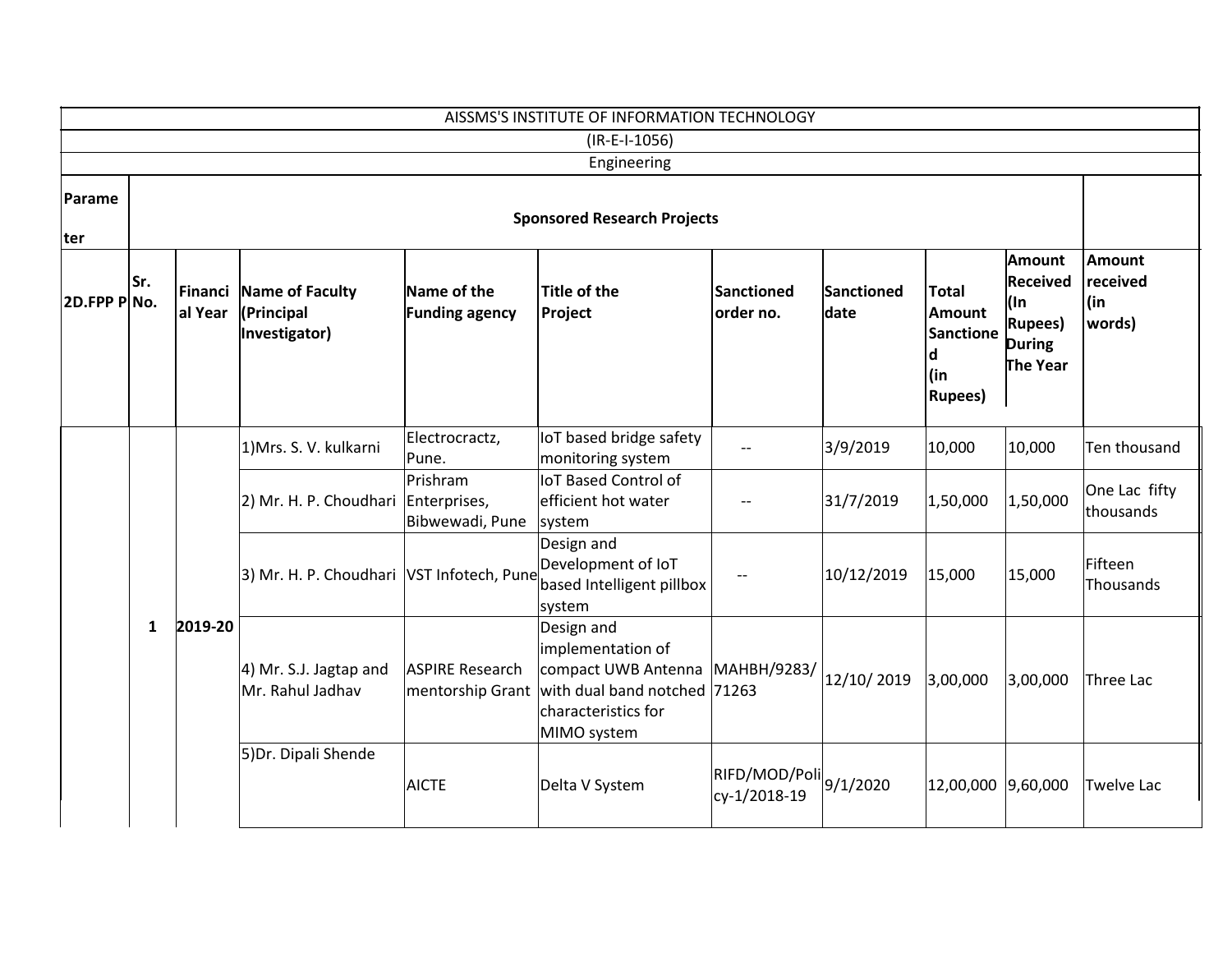|                        |                                                    |                                                                                                         |                                                                                                             |            | <b>Total</b> |          | <b>Twenty four lac</b><br>sixty three<br>thousands one<br>24,63,124 hundred twenty<br>four |
|------------------------|----------------------------------------------------|---------------------------------------------------------------------------------------------------------|-------------------------------------------------------------------------------------------------------------|------------|--------------|----------|--------------------------------------------------------------------------------------------|
| 12) Dr.V.K.Bairagi     | <b>Banaras Hindu</b><br>University                 | Speech modification for<br>prosody conversion in<br>expressive Marathi test<br>to speech synthesis      | EDU/SOE/2018 02/08/2019<br>-19/899                                                                          |            | 120000       | 120000   | One lakh<br>Twenty<br>thousands Only                                                       |
| 11) Mrs. N. S. Varade  | <b>IEEE</b>                                        | <b>Humanitarian Activities</b><br>Committee (HAC)                                                       | UDIN:1911846<br>5AAAAHK2966                                                                                 | 16/9/2019  | 1,60,000     | 80000    | Eighty thousand                                                                            |
| 10) Dr.V.K. Bairagi    | <b>IEEE</b>                                        | <b>SIGHT GROUP</b>                                                                                      | $-$                                                                                                         | 22/08/2019 | 17000        | 17000    | Seventeen<br>Thousand                                                                      |
| 9) Mr. Sachin Shelar   | Megger(India)Pvt.<br>Ltd.                          | Testing of portable<br>Electrical appliances and MEG/IN.20-<br>Rotating machines<br>using Megger PAT420 | 21/32                                                                                                       | 29/9/2020  | 38,516       | 38,516   | Thirty eight<br>thousand five<br>hundred sixteen                                           |
| 8) Dr. Y. P. Patil     | <b>IEEE The HAC &amp;</b><br><b>SIGHT</b>          | UV Based Disinfection<br>Machine                                                                        |                                                                                                             | 16/6/2020  | 3,21,983     | 3,21,983 | Three Lac<br>Twenty One<br>Thousand Nine<br>Hundred &<br><b>Eighty Three</b>               |
| 7) Shilpa P. Pimpalkar | <b>ISRO</b>                                        | Ontology enabled<br>disaster management<br>web service using data<br>integration                        | Cen-fin/GOI-A-<br>337(B)(166)/20<br>18-19/1933<br>Cen-fin/GOI-A- 30-01-2020<br>337(B)(166)/20<br>19-20/1714 | 29-03-2019 | 150000       | 90,000   | One Lac fifty<br>thousands                                                                 |
| 6) Mrs. S. V. Kulkarni | <b>Hemant Surgical</b><br>Industry Ltd.,<br>Mumbai | Dialysis machine and<br><b>Bio bench</b>                                                                | ATG/2009/201<br>$9 - 20$                                                                                    | 1/2/2020   | 3,60,625     | 3,60,625 | Three lac sixty<br>thousands six<br>hundred twenty<br><b>Ifive</b>                         |
|                        |                                                    |                                                                                                         |                                                                                                             |            |              |          |                                                                                            |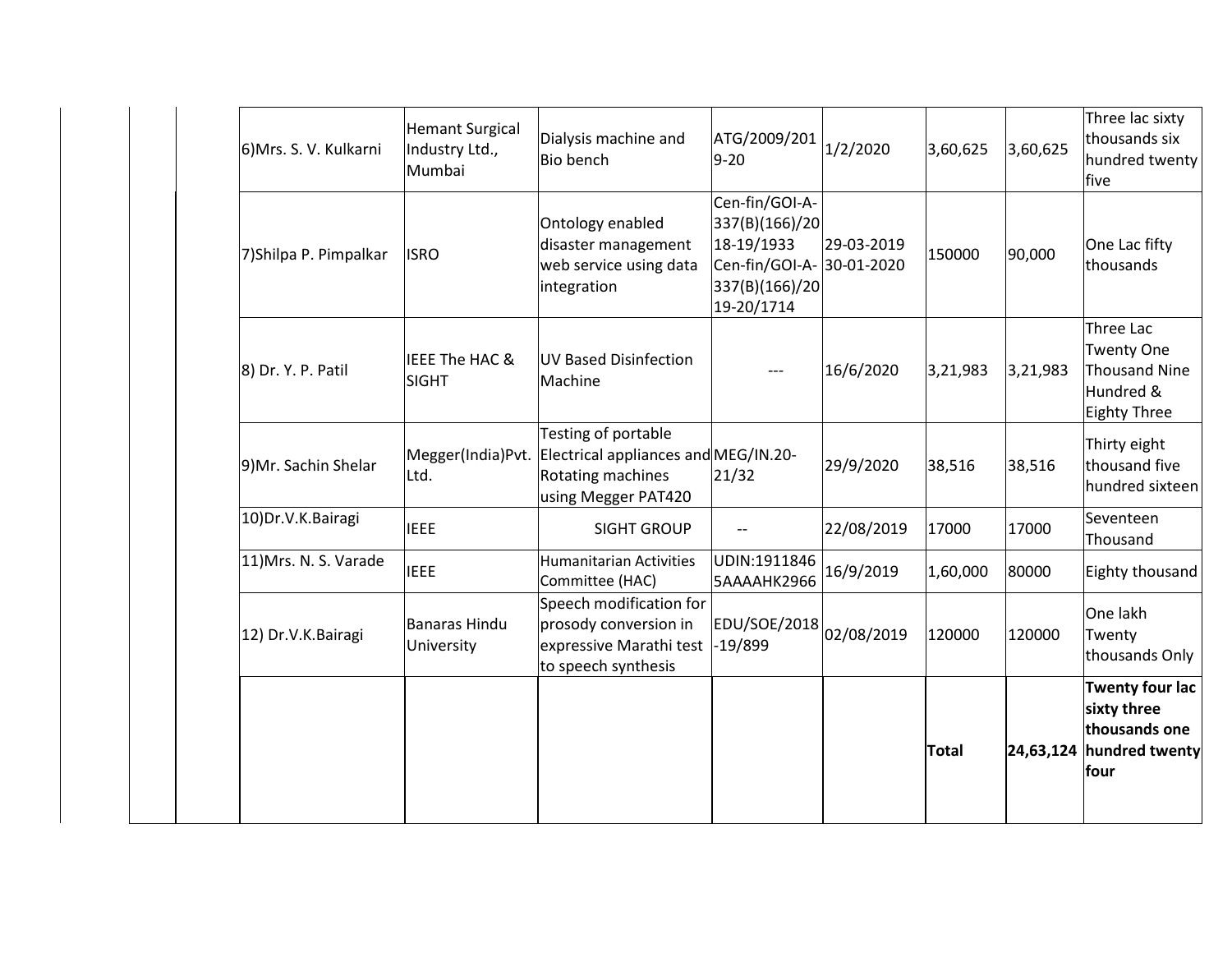|  | 1. Mr.ND.Gaikwad                      | Sci-Tech<br>Park, SPPU, Pune          | Entrepreneurship<br>Awareness<br>camp(EAC) | <b>UTR Number:</b><br>AXTB19179168<br>590 | 28/6/2019 | 14000 | 14000 | Fourteen<br>Thousand |
|--|---------------------------------------|---------------------------------------|--------------------------------------------|-------------------------------------------|-----------|-------|-------|----------------------|
|  | 2. (Ms.V.K.Patil),<br>Harsule Vaibhav | Institute of<br><b>Electrical and</b> | Automatic plant<br>health indication       | Sponsored                                 |           |       |       |                      |
|  | Ravindra, Kahalekar                   | Electronics                           | using farming                              | Project                                   |           | 12000 | 12000 |                      |
|  | Utkarsha Ramesh,                      | Engineers HAC                         | robot.                                     |                                           |           |       |       | Twelve               |
|  | Satras Medha,                         |                                       |                                            |                                           |           |       |       | Thousand             |
|  | Salunke Shraddha                      |                                       |                                            |                                           | 12/6/2019 |       |       |                      |
|  | 3. (Mr. S. R. Kokane)                 | Institute of                          | <b>IOT Assisted</b>                        | Sponsored                                 |           |       |       |                      |
|  | Kolekar Samruddhi                     | <b>Electrical and</b>                 | Farming                                    | Project                                   |           |       |       |                      |
|  | Dnyandeo                              | Electronics                           |                                            |                                           |           | 12000 | 12000 |                      |
|  | Venkatesh                             | Engineers HAC                         |                                            |                                           |           |       |       | Twelve               |
|  | Jalanapure                            |                                       |                                            |                                           | 12/7/2019 |       |       | Thousand             |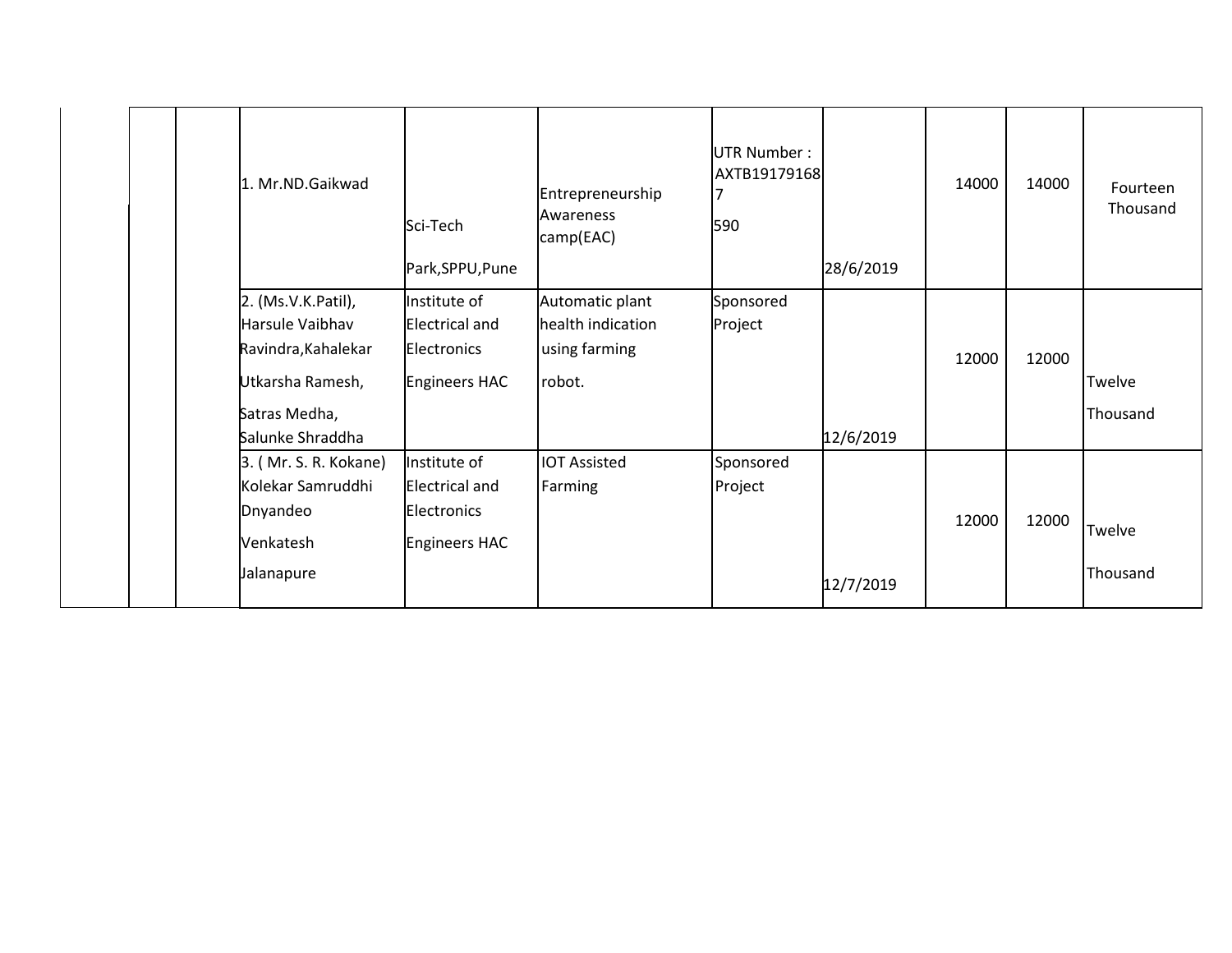|   |             | 4. Mrs. S.V. kulkarni HYC<br>(Guide)<br>Shubham Sakunde<br>Shubham Pawar<br>Lokesh Supalkar                | Technologies             | Agriculture<br>irrigation system<br>automation using<br><b>IoT</b> | Sponsored<br>Project                      | 20/08/2018 | 25,000      | 25,000  | Twenty<br>Five<br>Thousand           |
|---|-------------|------------------------------------------------------------------------------------------------------------|--------------------------|--------------------------------------------------------------------|-------------------------------------------|------------|-------------|---------|--------------------------------------|
| 2 | 2018-<br>19 | 5. Mrs. S. V. Kulkarni<br>(Guide)<br>Lokhande Vaibhav S. Imt., Bhosari.<br>Mahajan Shubham<br>Chetan Bhoje | Gomati<br>Engineers pvt. | Modular system<br>for Shock<br>Absorber                            | Sponsred Project 5/11/2018                |            | 3000000     | 3000000 | Thirty<br>Lakhs                      |
|   |             | 6. Mr. Sachin Shelar                                                                                       | Fluck<br>Technologies    | <b>Power Quality</b><br>Equipments<br>(Donated)                    | Instrument<br>Donation by<br><b>Fluck</b> | 2/2/2019   | 63000       | 63000   | Sixtythre<br>e<br>thousand           |
|   |             | 2. PI-Dr.V.K Bairagi<br>CI-Mr.V.N.Ghodake                                                                  | SPPU-<br>BCUD, Pune      | Early Diagnosis of<br>Alzheimer<br>Diesease using<br><b>EEG</b>    | OSD/BCUD/392/ 11/11/2016<br>11            |            |             | 56000   | One<br>Lakh<br>Sixty<br>Thousan<br>d |
|   |             |                                                                                                            |                          | Ontology enabled  PU/ISRO-                                         | STC/1950                                  | 2/8/2018   | $\mathbf 0$ | 35000   | Thirty<br>Five<br>Thousan            |
|   |             | 3. Ms. Shilpa                                                                                              |                          | disaster<br>management<br>web service using  PU/ISRO-              |                                           | 29/03/19   |             | 25000   | Twenty<br>Five<br>Thousan<br>d       |
|   |             | Pimpalkar                                                                                                  | <b>ISRO</b>              | data integration                                                   | STC/1992                                  |            | 0           |         |                                      |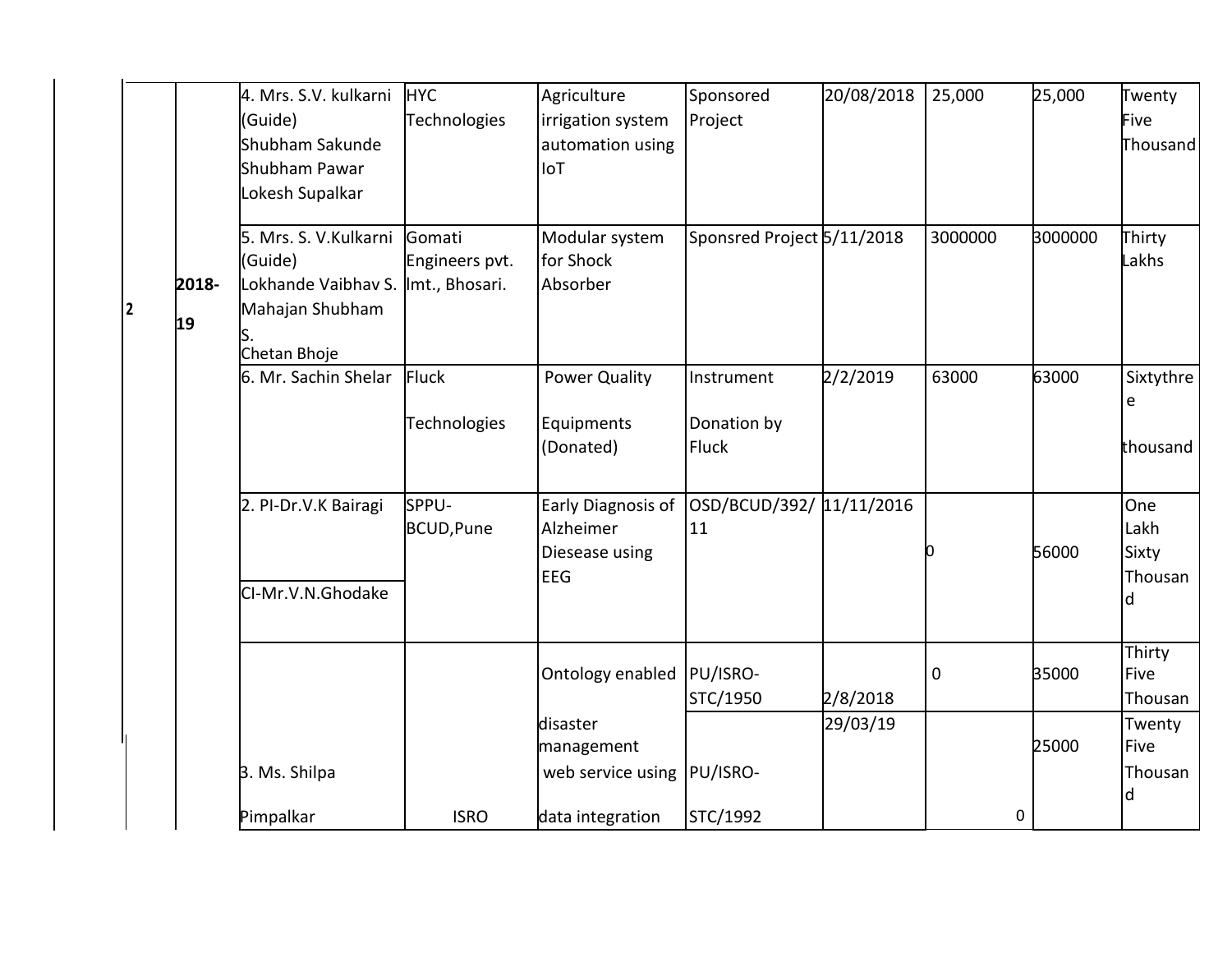|   |             |                                                                                                                             |                                      |                                                                                                                                              |                                         | <b>Total</b> | 3126000          | 3242000 | <b>Thirty</b><br><b>Two Lac</b><br><b>Forty</b><br>Two<br><b>Thousan</b><br>d |
|---|-------------|-----------------------------------------------------------------------------------------------------------------------------|--------------------------------------|----------------------------------------------------------------------------------------------------------------------------------------------|-----------------------------------------|--------------|------------------|---------|-------------------------------------------------------------------------------|
|   |             | 1. Ms. Shilpa<br>Pimpalkar<br>2. Prof. D. R.<br>Shende (Guide)<br>Abhyankar Gaurav<br><b>Vilas</b><br>Tambe Akshay<br>Ashok | <b>ISRO</b><br>Shree Systems<br>Pune | Ontology enabled<br>disaster<br>management<br>web service using  PU/ISRO-<br>data integration<br>Endurance<br>testing of engine<br>oil pumps | STC/1944<br>Sponsred Project 22/09/2017 | 5/7/2018     | 60000<br>6000000 | 6000000 | 0<br><b>Sixty Lac</b>                                                         |
| 3 | 2017-<br>18 | 3. Prof.<br>H.P.Chaudhari<br>(Guide)                                                                                        | Algorithmic<br>Electronics           | Design and<br>Implementationof<br>Physiotherapic                                                                                             | Sponsred Project 25/01/2018             |              | 30,000           | 30,000  | Thirty<br>Thousan                                                             |
|   |             | Kothavale Ankita<br>Vijay<br>Bhamidipati<br>4. Prof. D.R.Shende<br>(Guide)<br>Kulkarni Salil<br>Prasanna                    | Adept Fluidyne<br>Pvt.Ltd, Pune      | robotic arm and<br>controlling it<br>using Brain Waves<br>Field flowmeter<br>simulator kit                                                   | Sponsred Project 12/10/2017             |              | 10,000           | 10,000  | Ten<br>Thousan                                                                |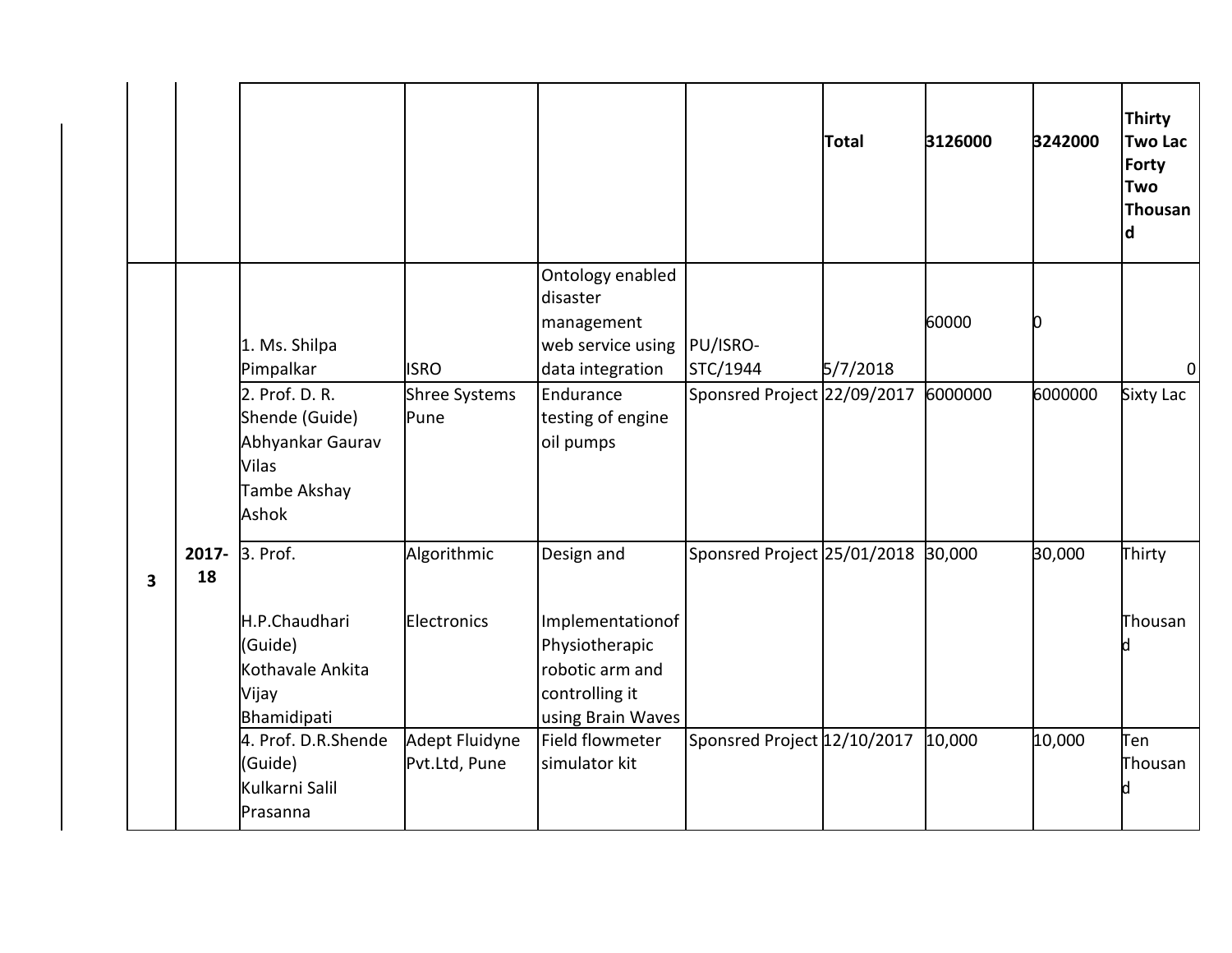| 5. Prof.                | Prathamesh           | Smart farming      | Sponsred Project | 12/3/2018  | 20,000  | 20,000  | Twenty   |
|-------------------------|----------------------|--------------------|------------------|------------|---------|---------|----------|
| H.P.Chaudhari           | Automation           | using automatic    |                  |            |         |         | thousan  |
| (Guide)                 |                      | aeroponics system  |                  |            |         |         | d        |
| Gohel Karan Dayaiji     |                      |                    |                  |            |         |         |          |
| Satpute Suraj Sudhir    |                      |                    |                  |            |         |         |          |
| Vispute Nilesh          |                      |                    |                  |            |         |         |          |
| Raghunath               |                      |                    |                  |            |         |         |          |
| 6. Prof. S.V.Kulkarni   | Power Control        | Engine simulator   | Sponsred Project | 12/9/2017  | 100000  | 100000  | One      |
| (Guide)                 | Engineers, Pune      | for control panel  |                  |            |         |         | Lakhs    |
| Barhanpure Prachi       |                      |                    |                  |            |         |         |          |
| Rajshekhar              |                      |                    |                  |            |         |         |          |
| Zambre Tanuja           |                      |                    |                  |            |         |         |          |
| 7. Prof. D.R.Shende     | <b>Shree Systems</b> | AC gas filling     | Sponsred Project | 21/09/2017 | 1800000 | 1800000 | Eighteen |
| (Guide)                 | Pune                 | machine            |                  |            |         |         | Lakhs    |
| Shinde Krushna Anil     |                      |                    |                  |            |         |         |          |
| Harshad Deepak          |                      |                    |                  |            |         |         |          |
| Jagtap                  |                      |                    |                  |            |         |         |          |
| <b>Gholave Shailesh</b> |                      |                    |                  |            |         |         |          |
| Chandrakant             |                      |                    |                  |            |         |         |          |
| 8. Prof. S.V.Kulkarni   | S. V. Modular        | Automatic          | Sponsred Project | 1/3/2017   | 150000  | 150000  | One      |
| (Guide)                 | conveyors Pvt.       | Inspection system  |                  |            |         |         | Lakh     |
| Ghone Prajyot           | Ltd.                 |                    |                  |            |         |         | Fifty    |
| Jayvant                 |                      |                    |                  |            |         |         | Thousan  |
| Gadekar Mayur V.        |                      |                    |                  |            |         |         | d        |
| 9. Prof.                | <b>K-IMAGINATION</b> | Fault detection    | Sponsred Project | 7/11/2017  | 30,000  | 30,000  | Thirty   |
| H.P.Chaudhari           |                      | and efficiency     |                  |            |         |         | Thousan  |
| (Guide)                 |                      | analysis of bottle |                  |            |         |         | d        |
| Pratik Mahajan          |                      | filing plant       |                  |            |         |         |          |
| Rohit Harsulkar         |                      |                    |                  |            |         |         |          |
| 10. Prof.               | Monjin               | Infant warmer      | Sponsred Project | 12/3/2018  | 30,000  | 30,000  | Thirty   |
| S.V.Kulkarni (Guide)    | interviews Pvt.      | based on IOT       |                  |            |         |         | Thousan  |
| Dhaye Rudrani           | Ltd.                 |                    |                  |            |         |         | d        |
| Sahebrao                |                      |                    |                  |            |         |         |          |
| Shaikh Maaz Abid        |                      |                    |                  |            |         |         |          |